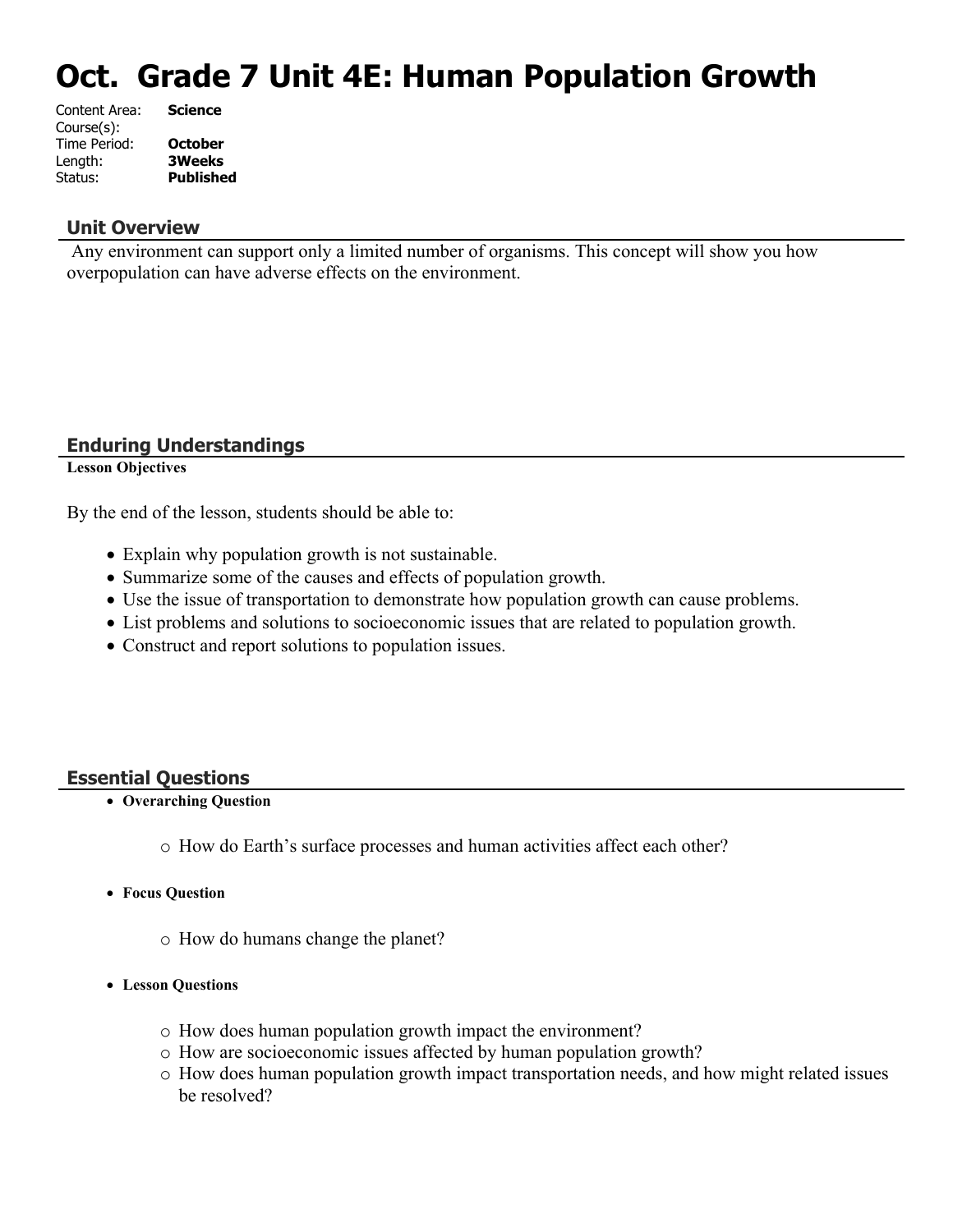- **Can You Explain?**
	- o What problems does human population growth pose for transportation needs and socioeconomic issues, and what are some possible solutions?

# **Instructional Strategies & Learning Activities DISCOVERY TECHBOOK LESSONS:**

#### **[The Five Es](https://app.discoveryeducation.com/learn/techbook/units/e82b02d7-bf5b-4915-ac4e-15a18765a628/concepts/a9107508-71ad-48a6-8d6e-47aa830effef/lesson/sections/56f3022c-32bc-49ae-8e04-a3e75da2570f)**

• [The Five E Instructional Model](https://app.discoveryeducation.com/learn/techbook/units/e82b02d7-bf5b-4915-ac4e-15a18765a628/concepts/a9107508-71ad-48a6-8d6e-47aa830effef/lesson/sections/56f3022c-32bc-49ae-8e04-a3e75da2570f#800cf1f1-c5c3-4444-9da3-1a9b640fb273)

Science Techbook follows the 5E instructional model. As you plan your lesson, the provided Model Lesson includes strategies for each of the 5Es.

• [Engage \(45–90 minutes\)](https://app.discoveryeducation.com/learn/techbook/units/e82b02d7-bf5b-4915-ac4e-15a18765a628/concepts/a9107508-71ad-48a6-8d6e-47aa830effef/lesson/sections/56f3022c-32bc-49ae-8e04-a3e75da2570f#ae8bc4ca-a173-40b4-bcc3-df4d13c0940c)

Students consider the positive and negative impacts that human population growth has on planet Earth. Students begin to formulate ideas around the Can You Explain? (CYE) question.

• [Explore \(135 minutes\)](https://app.discoveryeducation.com/learn/techbook/units/e82b02d7-bf5b-4915-ac4e-15a18765a628/concepts/a9107508-71ad-48a6-8d6e-47aa830effef/lesson/sections/56f3022c-32bc-49ae-8e04-a3e75da2570f#ed89a139-5849-4598-a791-20deb06f41b2)

Students investigate questions about how human population growth impacts the planet by looking at evidence of world energy use.

#### • [Explain \(45–90 minutes\)](https://app.discoveryeducation.com/learn/techbook/units/e82b02d7-bf5b-4915-ac4e-15a18765a628/concepts/a9107508-71ad-48a6-8d6e-47aa830effef/lesson/sections/56f3022c-32bc-49ae-8e04-a3e75da2570f#88b26f5a-4e57-41cc-9a4a-9e0b419116b1)

Students construct scientific explanations to the CYE question by including evidence of ideas that may help lessen the negative impacts of human population growth.

• [Elaborate with STEM \(45–90 minutes\)](https://app.discoveryeducation.com/learn/techbook/units/e82b02d7-bf5b-4915-ac4e-15a18765a628/concepts/a9107508-71ad-48a6-8d6e-47aa830effef/lesson/sections/56f3022c-32bc-49ae-8e04-a3e75da2570f#63748f06-7c98-4f32-9ce5-2c85c6372d2e)

Students apply their understanding of population growth as they learn about city planners, investigate solar powered cars, and explore U.S. population growth through population change models.

• [Evaluate \(45–90 minutes\)](https://app.discoveryeducation.com/learn/techbook/units/e82b02d7-bf5b-4915-ac4e-15a18765a628/concepts/a9107508-71ad-48a6-8d6e-47aa830effef/lesson/sections/56f3022c-32bc-49ae-8e04-a3e75da2570f#55631a55-bda8-4d19-9350-7b5455dc700b)

Students are evaluated on the state science standards, as well as Standards in ELA/Literacy and Standards in Math standards, using Board Builder and the provided concept summative assessments.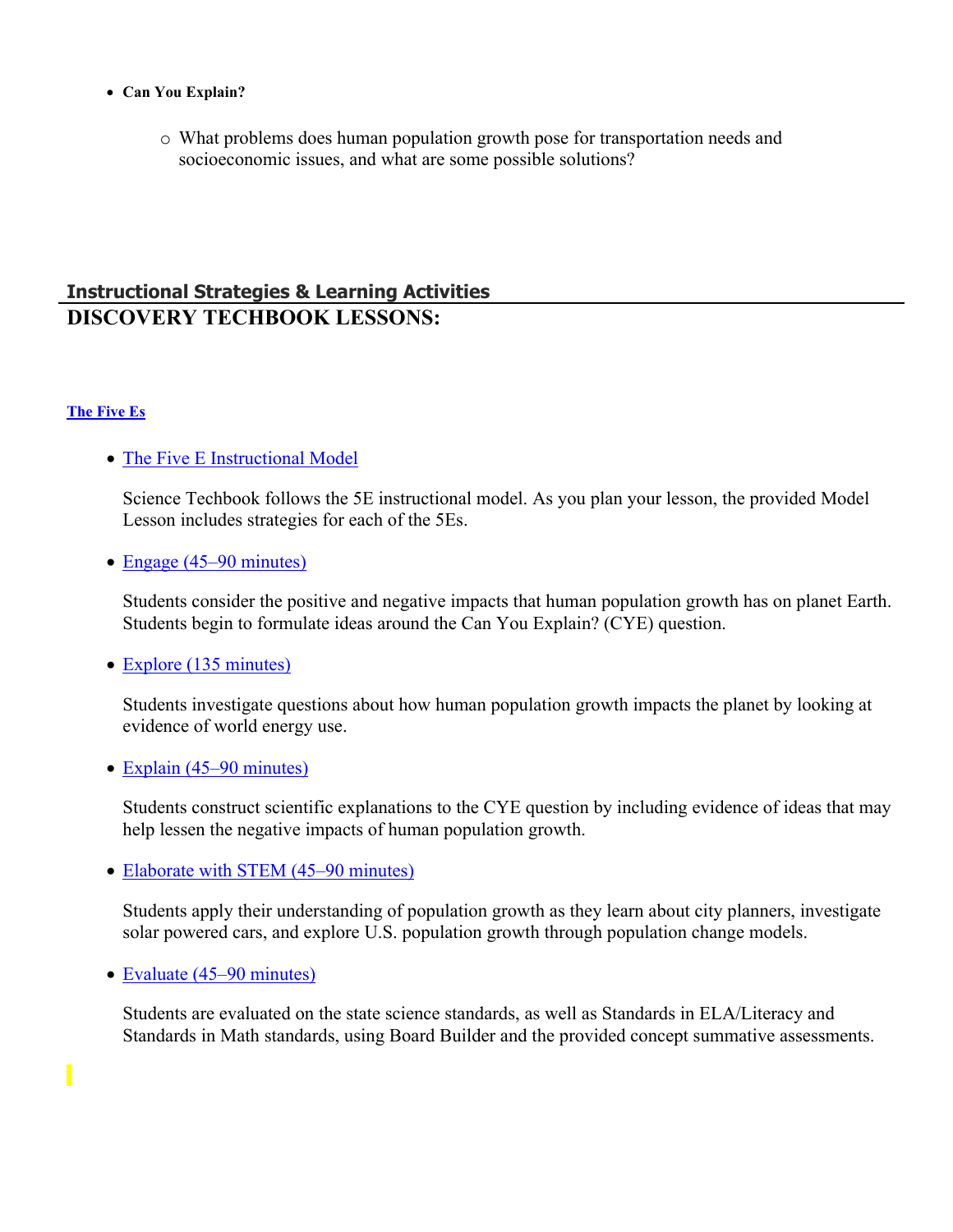#### **Integration of Career Readiness, Life Literacies and Key Skills**

Students learn about the careers of City Planners.

| CRP.K-12.CRP2        | Apply appropriate academic and technical skills.                                                                                                                                                                                                                   |
|----------------------|--------------------------------------------------------------------------------------------------------------------------------------------------------------------------------------------------------------------------------------------------------------------|
|                      | Awareness of and appreciation for cultural differences is critical to avoid barriers to<br>productive and positive interaction.                                                                                                                                    |
| <b>CRP.K-12.CRP5</b> | Consider the environmental, social and economic impacts of decisions.                                                                                                                                                                                              |
| CRP.K-12.CRP4        | Communicate clearly and effectively and with reason.                                                                                                                                                                                                               |
|                      | An individual's strengths, lifestyle goals, choices, and interests affect employment and<br>income.                                                                                                                                                                |
| TECH.9.4.8.TL.4      | Synthesize and publish information about a local or global issue or event (e.g., MSLS4-5,<br>6.1.8. Civics PI.3).                                                                                                                                                  |
| TECH.9.4.8.IML.12    | Use relevant tools to produce, publish, and deliver information supported with evidence<br>for an authentic audience.                                                                                                                                              |
| TECH.9.4.8.CT.1      | Evaluate diverse solutions proposed by a variety of individuals, organizations, and/or<br>agencies to a local or global problem, such as climate change, and use critical thinking<br>skills to predict which one(s) are likely to be effective (e.g., MS-ETS1-2). |
| TECH.9.4.8.GCA.2     | Demonstrate openness to diverse ideas and perspectives through active discussions to<br>achieve a group goal.                                                                                                                                                      |
| CRP.K-12.CRP11       | Use technology to enhance productivity.                                                                                                                                                                                                                            |
| CRP.K-12.CRP9        | Model integrity, ethical leadership and effective management.                                                                                                                                                                                                      |
| CAEP.9.2.8.B.4       | Evaluate how traditional and nontraditional careers have evolved regionally, nationally,<br>and globally.                                                                                                                                                          |
| CRP.K-12.CRP8        | Utilize critical thinking to make sense of problems and persevere in solving them.                                                                                                                                                                                 |
| <b>CRP.K-12.CRP7</b> | Employ valid and reliable research strategies.                                                                                                                                                                                                                     |
| TECH.9.4.8.IML.5     | Analyze and interpret local or public data sets to summarize and effectively communicate<br>the data.                                                                                                                                                              |
| TECH.9.4.8.TL.2      | Gather data and digitally represent information to communicate a real-world problem<br>(e.g., MS-ESS3-4, 6.1.8.EconET.1, 6.1.8.CivicsPR.4).                                                                                                                        |
|                      | Some digital tools are appropriate for gathering, organizing, analyzing, and presenting<br>information, while other types of digital tools are appropriate for creating text,<br>visualizations, models, and communicating with others.                            |
| TECH.9.4.8.GCA.1     | Model how to navigate cultural differences with sensitivity and respect (e.g., 1.5.8.C1a).                                                                                                                                                                         |
| TECH.9.4.8.IML.4     | Ask insightful questions to organize different types of data and create meaningful<br>visualizations.                                                                                                                                                              |
| CRP.K-12.CRP1        | Act as a responsible and contributing citizen and employee.                                                                                                                                                                                                        |
| CRP.K-12.CRP6        | Demonstrate creativity and innovation.                                                                                                                                                                                                                             |
| CRP.K-12.CRP10       | Plan education and career paths aligned to personal goals.                                                                                                                                                                                                         |
| CRP.K-12.CRP12       | Work productively in teams while using cultural global competence.                                                                                                                                                                                                 |
| CAEP.9.2.8.B.1       | Research careers within the 16 Career Clusters ® and determine attributes of career<br>success.                                                                                                                                                                    |
| CRP.K-12.CRP3        | Attend to personal health and financial well-being.                                                                                                                                                                                                                |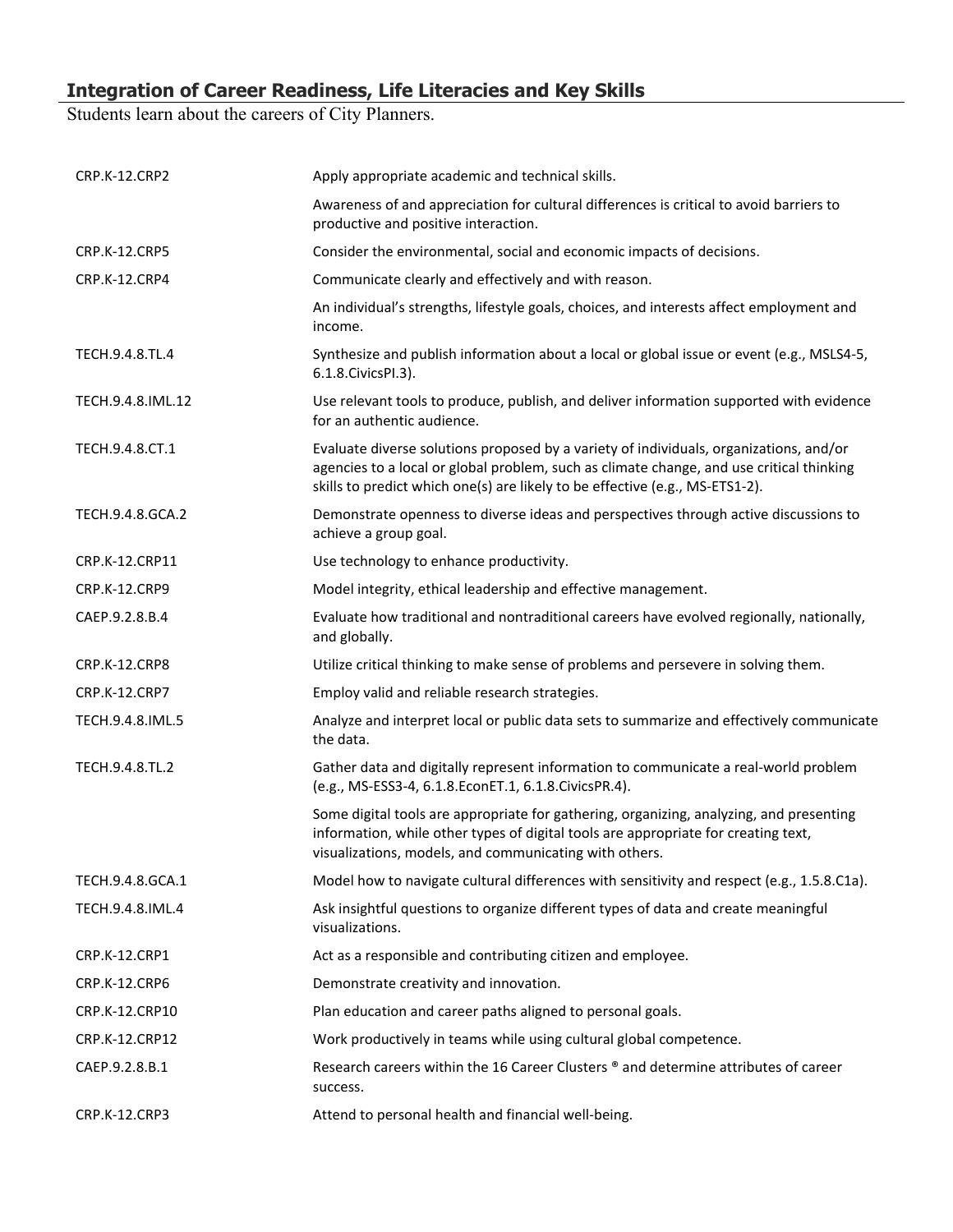# **Technolgy Integration**

Technology is fully integrated using Discovery Techbook.

# **Interdisciplinary Connections**

| LA.WHST.6-8.1 | Write arguments focused on discipline-specific content.                                                                                                                                                                                                                                              |  |
|---------------|------------------------------------------------------------------------------------------------------------------------------------------------------------------------------------------------------------------------------------------------------------------------------------------------------|--|
| LA.WHST.6-8.7 | Conduct short research projects to answer a question (including a self-generated<br>question), drawing on several sources and generating additional related, focused<br>questions that allow for multiple avenues of exploration.                                                                    |  |
| LA.WHST.6-8.8 | Gather relevant information from multiple print and digital sources, using search terms<br>effectively; assess the credibility and accuracy of each source; and quote or paraphrase<br>the data and conclusions of others while avoiding plagiarism and following a standard<br>format for citation. |  |
| LA.WHST.6-8.9 | Draw evidence from informational texts to support analysis, reflection, and research.                                                                                                                                                                                                                |  |
| LA.WHST.6-8.2 | Write informative/explanatory texts, including the narration of historical events, scientific<br>procedures/experiments, or technical processes.                                                                                                                                                     |  |
| LA.RST.6-8.1  | Cite specific textual evidence to support analysis of science and technical texts.                                                                                                                                                                                                                   |  |
| LA.RST.6-8.2  | Determine the central ideas or conclusions of a text; provide an accurate summary of the<br>text distinct from prior knowledge or opinions.                                                                                                                                                          |  |
| LA.RST.6-8.3  | Follow precisely a multistep procedure when carrying out experiments, taking<br>measurements, or performing technical tasks.                                                                                                                                                                         |  |
| LA.RST.6-8.4  | Determine the meaning of symbols, key terms, and other domain-specific words and<br>phrases as they are used in a specific scientific or technical context relevant to grades 6-8<br>texts and topics.                                                                                               |  |
| LA.RST.6-8.5  | Analyze the structure an author uses to organize a text, including how the major sections<br>contribute to the whole and to an understanding of the topic.                                                                                                                                           |  |
| LA.RST.6-8.6  | Analyze the author's purpose in providing an explanation, describing a procedure, or<br>discussing an experiment in a text.                                                                                                                                                                          |  |
| MA.7.EE.B     | Solve real-life and mathematical problems using numerical and algebraic expressions and<br>equations.                                                                                                                                                                                                |  |
| LA.RST.6-8.7  | Integrate quantitative or technical information expressed in words in a text with a version<br>of that information expressed visually (e.g., in a flowchart, diagram, model, graph, or<br>table).                                                                                                    |  |
| LA.RST.6-8.8  | Distinguish among facts, reasoned judgment based on research findings, and speculation<br>in a text.                                                                                                                                                                                                 |  |
| LA.RST.6-8.9  | Compare and contrast the information gained from experiments, simulations, video, or<br>multimedia sources with that gained from reading a text on the same topic.                                                                                                                                   |  |
| LA.WHST.6-8.4 | Produce clear and coherent writing in which the development, organization, voice, and<br>style are appropriate to task, purpose, and audience.                                                                                                                                                       |  |
| LA.RST.6-8.10 | By the end of grade 8, read and comprehend science/technical texts in the grades 6-8 text<br>complexity band independently and proficiently.                                                                                                                                                         |  |
| LA.WHST.6-8.5 | With some guidance and support from peers and adults, develop and strengthen writing<br>as needed by planning, revising, editing, rewriting, or trying a new approach, focusing on<br>how well purpose and audience have been addressed.                                                             |  |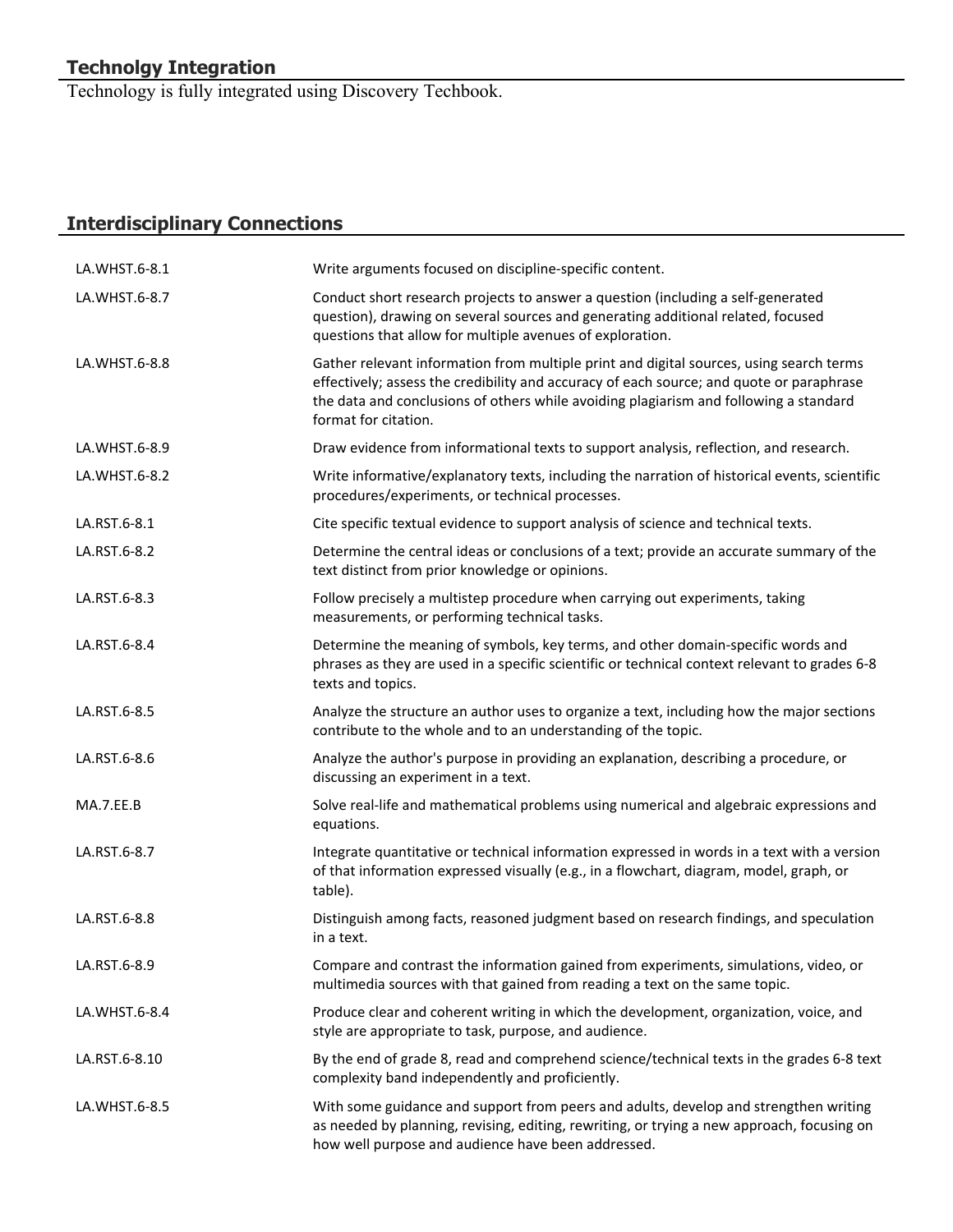**Differentiation**

| <b>Struggling Students</b>                                                                                                                                                                                                                                                                                                                                                                                             | <b>ELL</b>                                                                                                                                                                       | <b>Accelerated Students</b>                                                                                                                                                                                                                                                                                                                                                                                           |
|------------------------------------------------------------------------------------------------------------------------------------------------------------------------------------------------------------------------------------------------------------------------------------------------------------------------------------------------------------------------------------------------------------------------|----------------------------------------------------------------------------------------------------------------------------------------------------------------------------------|-----------------------------------------------------------------------------------------------------------------------------------------------------------------------------------------------------------------------------------------------------------------------------------------------------------------------------------------------------------------------------------------------------------------------|
| 1. Print and copy the Scientific Explanation before<br>class. Have students use the printed document as<br>they progress through the lesson. The Scientific<br>Explanation handout is chunked. Chunking is an<br>effective strategy to make the learning<br>progression through the Scientific Explanation<br>easier for students who are struggling.<br>2. Provide a pre-printed version of the four-column<br>table. | 1. As students watch<br>the video segments<br>in this concept, use<br>"thumbs up/thumbs<br>down" to have<br>students<br>communicate if they<br>understand the video<br>segments. | 1. Have students<br>develop more<br>detailed<br>Scientific<br>Explanations in<br>their science<br>notebook.<br>2. Have students<br>complete a T-<br>chart about<br>problems and<br>solutions related<br>to human<br>population<br>growth.<br>3. Have students<br>conduct further<br>research into an<br>aspect of<br>sustainable<br>development<br>such as<br>sustainable<br>agriculture or<br>sustainable<br>energy. |

[Differentiation in science](http://www.brighthubeducation.com/teaching-gifted-students/65181-differentiation-techniques-and-activities-in-the-classroom-for-gifted-students/) can be accomplished in several ways. Once you have given a pre-test to students, you know what information has already been mastered and what they still need to work on. Next, you design activities, discussions, lectures, and so on to teach information to students. The best way is to have two or three groups of students divided by ability level.

While you are instructing one group, the other groups are working on activities to further their knowledge of the concepts. For example, while you are helping one group learn the planet names in order, another group is researching climate, size, and distance from the moon of each planet. Then the groups switch, and you instruct the second group on another objective from the space unit. The first group practices writing the order of the planets and drawing a diagram of them.

Here are some ideas for the classroom when you are using differentiation in science:

Create a tic-tac-toe board that lists different activities at different ability levels. When students aren't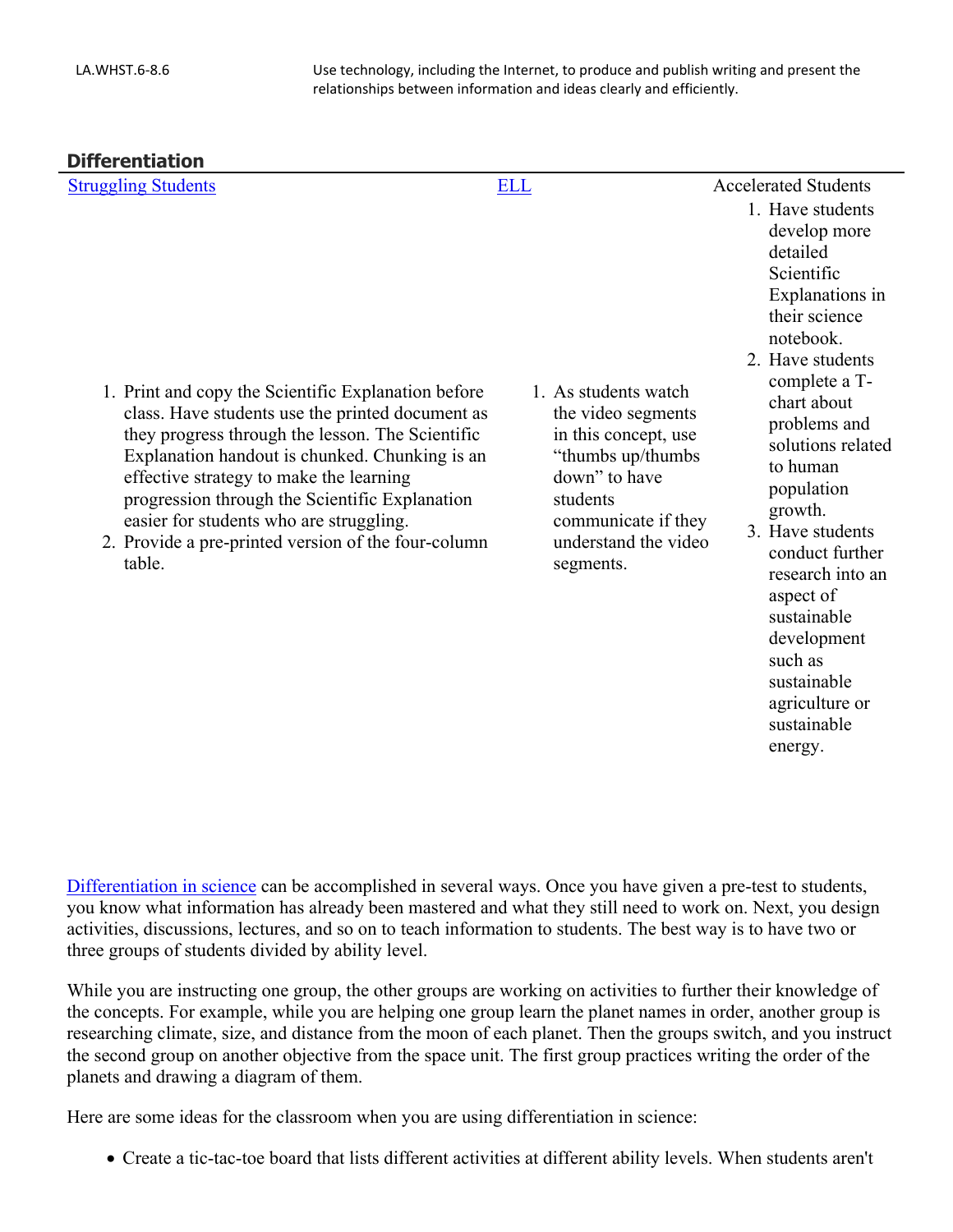involved in direct instruction with you, they can work on activities from their tic-tac-toe board. These boards have nine squares, like a tic-tac-toe board; and each square lists an activity that corresponds with the science unit. For example, one solar system activity for advanced science students might be to create a power point presentation about eclipses. For beginning students, an activity might be to make a poster for one of the planets and include important data such as size, order from the sun, whether it has moons, and so on.

- Find websites on the current science unit that students can explore on their own.
- Allow students to work in small groups to create a project throughout the entire unit. For example, one group might create a solar system model to scale. Another group might write a play about the solar system. This is an activity these groups can work on while they are not working directly with you.

Differentiation in science gets students excited to learn because it challenges them to expand their knowledge and skills, instead of teaching the whole group concepts they have already mastered.

#### **Modifications & Accommodations**

Refer to QSAC EXCEL SMALL SPED ACCOMMOCATIONS spreadsheet in this discipline.

#### **Modifications and Accommodations used in this unit:**

In addition to differentiated instruction, IEP's and 504 accommocations will be utilized.

#### **Benchmark Assessments**

**Benchmark Assessments** are given periodically (e.g., at the end of every quarter or as frequently as once per month) throughout a school year to establish baseline achievement data and measure progress toward a standard or set of academic standards and goals.

#### **Schoolwide Benchmark assessments:**

Aimsweb benchmarks 3X a year

Linkit Benchmarks 3X a year

#### **Additional Benchmarks used in this unit:**

**Science Benchmarks are given in Dec and June.**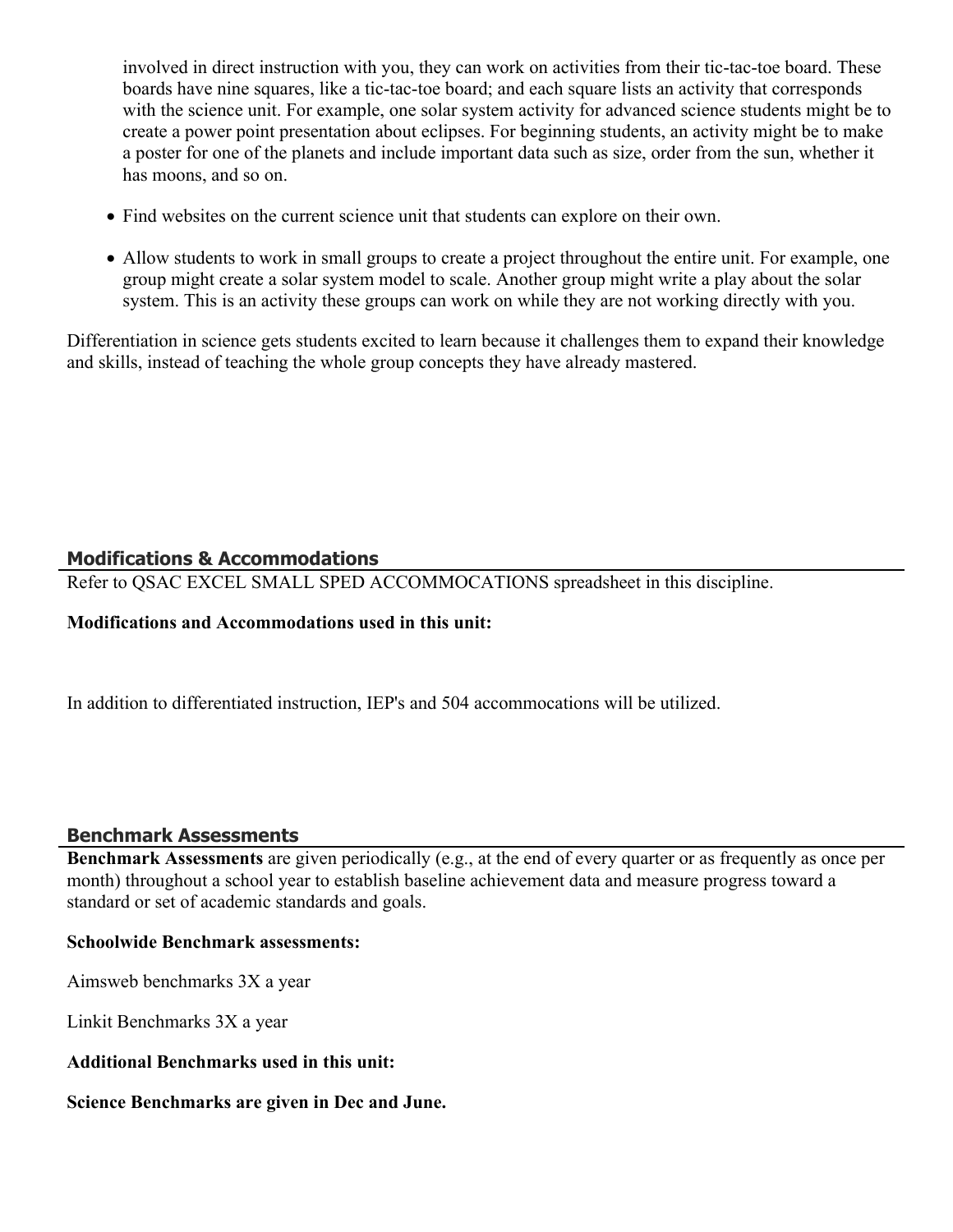#### **Formative Assessments**

Assessment allows both instructor and student to monitor progress towards achieving learning objectives, and can be approached in a variety of ways. **Formative assessment** refers to tools that identify misconceptions, struggles, and learning gaps along the way and assess how to close those gaps. It includes effective tools for helping to shape learning, and can even bolster students' abilities to take ownership of their learning when they understand that the goal is to improve learning, not apply final marks (Trumbull and Lash, 2013). It can include students assessing themselves, peers, or even the instructor, through writing, quizzes, conversation, and more. In short, formative assessment occurs throughout a class or course, and seeks to improve student achievement of learning objectives through approaches that can support specific student needs (Theal and Franklin, 2010, p. 151).

#### **Formative Assessments used in this unit:**

See assessments located in the unit link above

## **Summative Assessments**

**Summative assessments** evaluate student learning, knowledge, proficiency, or success at the conclusion of an instructional period, like a unit, course, or program. Summative assessments are almost always formally graded and often heavily weighted (though they do not need to be). Summative assessment can be used to great effect in conjunction and alignment with formative assessment, and instructors can consider a variety of ways to combine these approaches.

#### **Summative assessments for this unit:**

See assessments located in the unit link above

# **Instructional Materials**

See materials located in Unit above.

Discovery Techbook

Teacher made materials

Additonal labs available through NJCTL on line curriculum